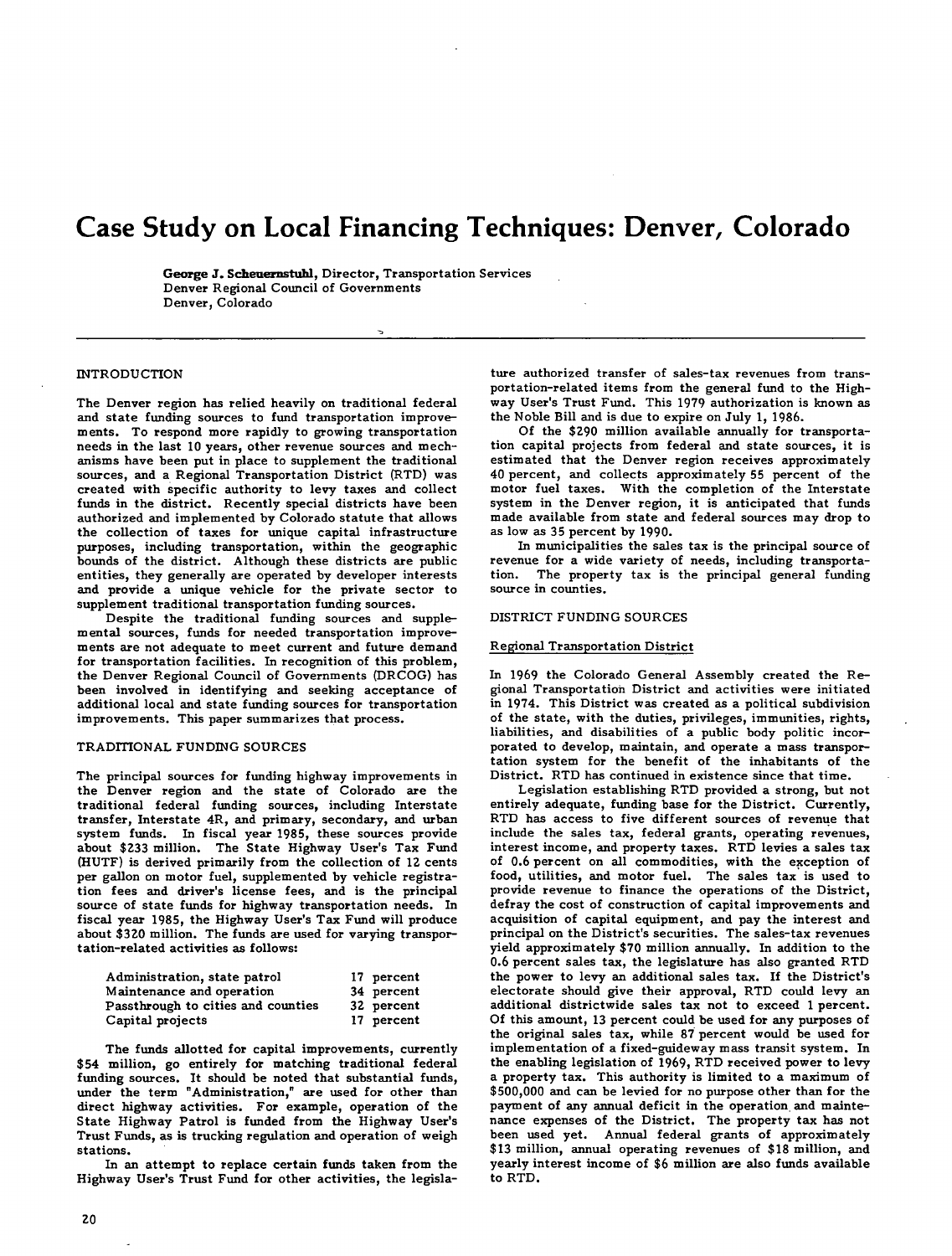In 1972 RTD was also given power by the voters to issue up to \$425 million in revenue bonds, backed by sales-tax receipts, to finance the development of a multimodel transportation system. Ap ximately \$45 million of bonds have been issued at this time.

#### Metropolitan Districts

In 1981 the Colorado Special District Act was enacted, authorizing the creation of metropolitan districts that provide two or more of the following services: fire protection, mosquito control, parks and recreation, safety protection, sanitation, street improvement, television relay and translation, transportation, and water. Formation of a metropolitan district is conditioned on the submittal of a service plan to the Board of County Commissioners. The service plan includes

- A financial survey
- $\bullet$ An engineering survey showing how the services will be provided and financed
- A map of the proposed district boundaries
- Estimates of the population and assessed valuation
- A description of the facilities to be constructed
- A cost estimate

The Board of County Commissioners may approve, with conditions, or disapprove the service plan and its compatibility with other services and plans. When the service plan is approved, a petition signed by 100 persons, or 10 percent of the qualified voters, is filed in District Court. A public hearing is held by the court on the formation of the District, and an election is held to approve the formation and elect five directors for the Special District.

The Special Districts have many of the same powers as municipalities. Among these are powers to enter into contracts and agreements to issue bonds, including revenue bonds; charge and set fees, rates, tolls, and so forth that can constitute a lien on property served; employ staff or consultants; acquire property; and furnish services and facilities outside its boundaries. In addition a metropolitan district may provide traffic control devices; enter into agreements with counties, the Colorado Department of Highways (CDH), or railroads; provide street or transportation improvements; use the power of eminent domain; or provide public transportation services. The Special Districts have power to levy and collect ad valorem taxes on all taxable property in the District, create reserve funds, issue negotiable coupon bonds, issue tax-exempt revenue bonds, and deposit money. Local streets and roads have been particular focal points of metropolitan improvement districts, and these have been financed by extensive bonding, paid for by their own property tax revenues.

There is wide variation among localities in relying on developers in improvement districts for financing subregional road improvements. The impact of metropolitan improvement districts in Colorado has been most apparent in the development of fast-growing unincorporated areas, particularly in the southeast portion of the Denver region. It is important to note that while Special Districts are considered public or quasi-public entities in Colorado, many districts consist almost entirely of commercial development and are governed and staffed by developers and major corporations. Therefore, although metropolitan district funds used for street improvements technically are considered tax revenues, these are taxes levied by the private sector on the private sector. In a sense, therefore, Special Districts are a mechanism whereby transportation improvements are financed by the private sector.

In the Denver region, metropolitan improvement districts are rapidly becoming the principal means of providing for local roadway improvements in unincorporated areas. Their use in some of the region's municipalities is also increasing.

Of particular significance in the Denver region is the cooperative action taken by a number of metropolitan

districts in funding major arterial and freeway improvements. ments. The Joint Southeast Public Improvement Association (JSPIA) was founded in April 1982 as a cooperative association among Special Districts. By the end of 1985, this association expects to have completed \$20 million worth of roadway improvements south of Denver in the 1-25 corridor.

In addition to these projects, JSPIA's individual member districts have their own slates of smaller-scale projects, the cost of which is not shared by the association in accordance with their ordinary responsibilities as metropolitan districts. A unique facet of JSPIA is that its members help to fund off-site improvements, that is, projects not necessarily located in each particular member's district but believed to have indirect benefits to all.

In addition to the Special District funding, municipalities and counties use a wide variety of mechanisms, including dedications and tax-increment financing, to fund certain public improvements in their jurisdictions.

#### PROCESS UNDER WAY TO DEVELOP ADDITIONAL FUNDING SOURCES FOR TRANSPORTATION CAPITAL NEEDS

Despite traditional sources, the funds made available to RTDs for transit, and contributions of the private sector through Special Districts to provide for transportation improvements, an approximate \$3.6-billion gap in the funding of needed transportation improvements through the year 2000 has been estimated. This funding shortage has led DRCOG to initiate a process to identify additional funding sources and secure their use.

The Regional Transportation Plan (RTP), adopted in January 1983, identified a substantial deficit in available resources, compared with the costs of projects needed to provide for minimal improvements in mobility. While serving as the stimulus for the process to secure additional funding, this admonition was not new. It has been found in all previous plans prepared for the Denver region. Supporting this statement was the realization among representatives of local governments involved in the allocation of Federal Aid Urban System funds that the amount of federal funding available clearly would not do the job. Concern over initial proposals by the federal government to dispense with urban system funding supported the need for local governments to investigate additional sources of needed transportation improvement funds.

In 1983 DRCOG initiated a study to better define the transportation funding gap, examine revenue sources and funding mechanisms, and develop initial recommendations regarding additional funding sources and mechanisms. The study report, 'Financing Transportation Capital Projects in the Denver Region,' prepared by Cambridge Systematics, Inc., was completed in January 1984. After reviewing a substantial list of possible funding and financing options, the report made a number of specific recommendations. More important than the specific recommendations were the fundamental concepts embodied in these recommendations. They can be summarized as follows:

- Traditional financing sources must be relied on if 1. the level of funding necessary is to be achieved. While the study recognized the wide variety of more exotic taxing and financing schemes, such as developer taxes, value capture, parking taxes, hotel occupancy taxes, and so forth, that could be implemented, it emphasized that traditional funding sources, such as motor fuel taxes, sales taxes, and vehicle registration, were the only tax vehicles that could provide the magnitude of funding necessary.
- There is an urgent need to develop an additional  $2.$ funding source for regional roads, for example, those local jurisdiction roadways that carry the bulk of traffic between and through major communities within the region. The greatest gap between revenues and expenses was projected for these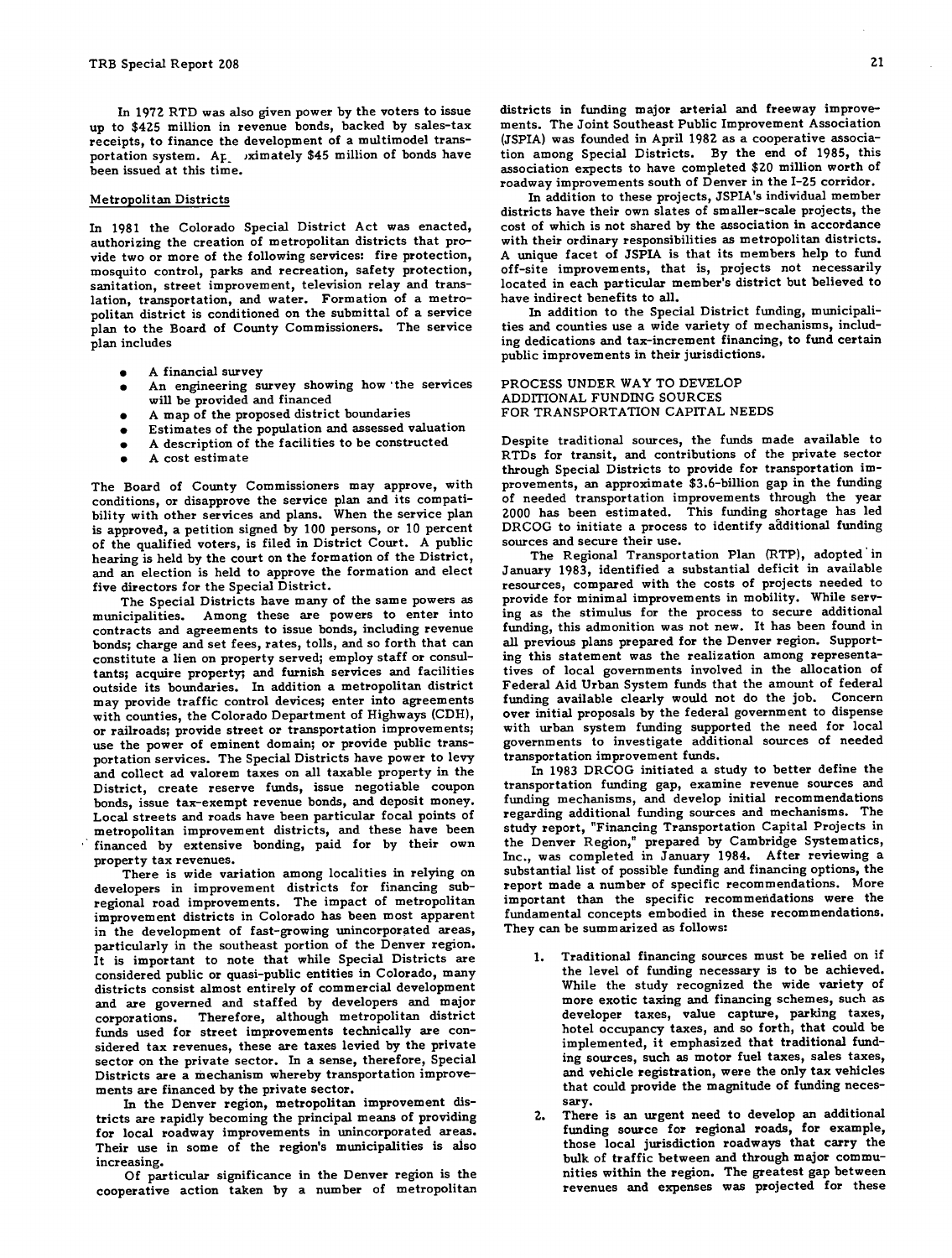roadways. This gap reflects the need, inadequacy, and precariousness of authorization of Federal Urban System Funds, the only federal source funds for such roadways

- A joint transit and *highway* transportation funding  $3.1$ effort is preferable to individual modal actions. The study recognized the mutually supportive aspects of these two modes of transportation, and strengthened the notion that if transit service was not appropriately provided, far more in the way of highway funding would be necessary to satisfy the travel demands in the region.
- Jurisdictions should not be legislatively inhibited from pursuing policies to make more efficient use of available public and private financial sources. The study highlighted specific needs for changes in legislation to allow urbanizing counties to levy increased sales tax and to levy taxes only for the unincorporated portions of the county. secondary action recommendations included the imposition of consistent developer fees across the region, the leasing of air and ground rights-of-way, an intergovernmental strategy for advance rightof-way reservation and acquisition, a regional road fund pool, a state loan bank, and joint development along rapid transit corridors.

This capital financing study, prepared with the assistance of a broad-based group of private and public sector individuals, provided the foundation for the work under way in the Denver region by the DRCOG Transportation Finance Task Force to establish specific financing recommendations and develop a base of political support for these recommen-<br>dations. The task force, comprised of local and state The task force, comprised of local and state elected officials and private sector representatives, has been meeting regularly since early October and is expected to produce recommendations in December.

The next steps in the process include securing the approval of the recommendations by the state legislature and getting the public to accept them.

### ISSUES IN THE DEVELOPMENT OF FUNDING AND FINANCING RECOMMENDATIONS

The selection of funding sources and financing mechanisms involves the consideration of a number of factors that may be considered individually, but in the end must be considered collectively in developing acceptable recommendations. The needs to be addressed are benefits, funding base source funds, administration of fund collection and distribution, legality of the funding source, equity, political acceptability, basis of support for the recommendations, benefits resulting from the recommendations, and the financing mechanism. In developing recommendations for the Denver region, the consideration of each of these factors produced issues that needed to be resolved.

# Needs To Be Addressed

Most transportation engineers believe the need for additional funding is obvious; however, this is not always the case with decision makers and the public. The magnitude is not always apparent. To provide a firm base for the development of the funding recommendations, the magnitude of needed transportation expenditures was established. While this may appear to be a relatively simple process, certain issues arose in the development of need.

At issue initially was the extent of needs to be addressed. Consistent with the overall goal of implementing RTP, need was focused on RTP projects. To ensure that local needs were also considered, an attempt was made to estimate the relative value of needs on collector and local service roadways. While the determination of RTP needs was relatively straightforward, needs at the local level were more difficult to ascertain, so their level of needs was estimated by projecting sample situations.

Another issue was whether needs should include both capital and maintenance. Inasmuch as maintenance needs were extremely difficult to identify at local and state levels, the decision was made initially to limit needs to capital projects. During the task force deliberations, the question of funding maintenance needs was raised again. CDH, with the help of DRCOG, provided an estimate of the level of maintenance funding required annually through the year 2000. The issue of including maintenance in the The issue of including maintenance in the funding proposal has not been fully resolved. It is anticipated that only a capital funding proposal will evolve from the task force with maintenance left to be addressed by CDH and the state legislature. This position reflects the priorities of local government relative to raising additional funds and suggests that maintenance should continue to be funded in the traditional manner.

Similarly, funding of highway and transit needs was an issue in the task force. Disagreement among the RTD Board of Directors, DRCOG, and CDH over the extent of the future-year transit system and the appropriate technology has somewhat clouded the prospects of the financing proposal to be a combined transportation proposal. The RTD Board has viewed the Transportation Finance Task Force activities as a mechanism for eliciting a premature response as to the nature of the transit system from the RTD Board, and has been reluctant to identify any specific projects to be funded or sanction a combined transportation proposal. It is anticipated that the RTD Board will make a decision in sufficient time to allow greater specificity in improvements to be made public and agree on a combined transportation highway and transit proposal. Tied to this issue is the potential for upward revision of highway needs if the level of transit service anticipated in the regional plan is not implemented by RTD. This level of need was not initially identified in the study, since the objective of the study was to implement the regional plan. Later in the process, this level of funding was estimated.

Associated with justifying the need for additional transportation revenues was the recognition that transportation needs were in competition with other infrastructure, social, and educational funding needs. No attempt was made to consider these demands directly relative to transportation needs, leaving this for either legislative debate or voter decision.

# Benefits of Additional Funding

At the beginning of the task force process, it was decided that if political and public support was to be gained, the public must know what they would be getting with the additional funds. A listing was prepared of specific projects to be constructed if the additional funding was provided. These projects were developed on the basis of technical criteria that included severity of current problems, use in the year 2000, route continuity, and costeffectiveness. The improvement list was reviewed with CDH to ensure its acceptability. Because the RTD Board is in the process of reviewing the previous Board's decision relative to a fixed-guideway transit system, no specific transit projects have been identified at this time. It is anticipated that these projects will be better defined by January 1985, in time for possible presentation to the legislature by spring of 1985.

### Establishment of Funding Base

Of key concern in developing the funding level needed to fund projects in the Denver region was the establishment of expected resources from federal and state sources to be used in the Denver region, and, based on past experience, this level was assumed constant in the future. While the task force has implicitly accepted this position, the State Highway Commission has not adopted such a policy. If this funding base is eroded, even if the recommendations should be implemented, the funds available will not be adequate to meet the region's needs.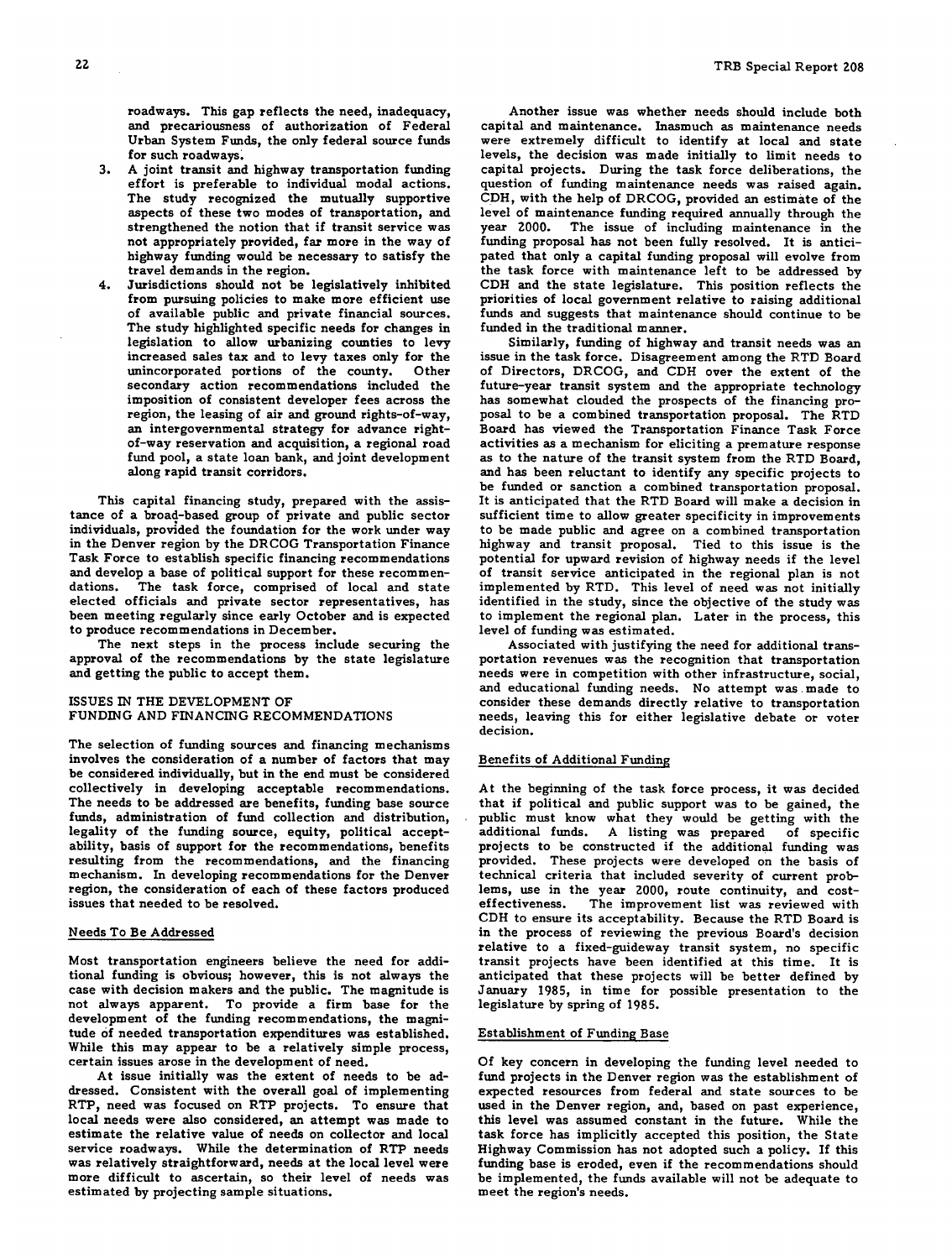#### Funding Sources

While a number of potential funding sources were identified, few of these sources, with the exception of what might be termed traditional sources, can provide the level of funding needed. The funding recommendations were focused primarily on traditional sources of funds, such as motor fuel tax, sales tax, vehicle registration, and income tax.

Unfortunately, the sales tax that was recommended as the principal source for regional road needs in the capital finance report is coveted by local governments for a variety of local needs, as well as by the state for the possible funding of educational and other statewide needs. The Transportation Finance Task Force clearly identified this conflict and appears to favor only a sales tax on motor fuel as a possible sales tax source.

The geographical unit on which these taxes were to be levied was to be addressed also. It was the initial recommendation of the CSI capital finance report that funding sources be identified for three specific funding tiers. These included the state highway system in the Denver region, regional traffic-serving roadways under the jurisdiction of counties and municipalities, and subregional local trafficcarrying roadways under the jurisdiction of counties and municipalities. With respect to the state highway system, it was recommended in the capital finance study that taxes levied for support of improvements to these facilities be levied only in the Denver region, and funds levied in the region be returned 100 percent to the region without distribution to other parts of the state. This recommendation attempted to focus the incidence and benefits of the tax primarily on the area of need and on the principal users of the facilities. While this approach has appeal, it appears to be viewed negatively by members of the State Highway Commission, who reason that it could preclude the possible levying of additional funds on a statewide basis. It appears that the funding proposal for state highways will include the

#### Administration, Equity, and Legality

The manner in which funds are to be collected and distributed was also an issue. The ability to use mechanisms already in place that could collect the additional funds and distribute them, as opposed to creating an additional administrative mechanism to accomplish this purpose, is a key consideration. Tied to this is the question of legality of tax administration. Also of concern was the equity in the distribution of the funds collected. Existing state sources of collection and distribution annear to be preferred. A collection and distribution appear to be preferred. committee to establish project priorities and funding approval similar to the DRCOG urban system allocation process seems to have some support.

#### Acceptability

The manner in which the additional funding would be viewed and accepted by taxpayers was also considered. Implicit in the task force deliberations was the desire to include projects in the improvement package to ensure that all areas of the community would receive benefits from the proposal. The inclusion of a transit system, for example, would provide additional mobility in an area where roadway improvements were expected to be minimal.

In addition, the perceived impact on taxpayers was considered in the identification of potential revenue sources. Proposed funding rates were kept within a perceived level of acceptability. A sales tax on gasoline removing exemption of motor fuel—was suggested to be limited to 3 percent, which is consistent with sales tax on other commodities. The motor fuel tax per gallon was limited relative to what was perceived to be an acceptable upper limit.

The manner in which the funding proposal would be viewed in the state legislature is also of consideration regional versus statewide taxation. The statewide approach for state highways and a regional approach for regional roadway needs appear to be the more politically acceptable.

#### Financing Mechanism

While state statutes allow the highway department to issue highway anticipation warrants, the low interest rates authorized effectively negate any possibility for a bondingtype approach for highway improvements. The possibility of bonding was considered by the task force. The Colorado State Legislature's substantial resistance to a bonding mechanism was stated as the principal reason for not pursuing this approach for highway projects. The proposals developed for funding highway projects will apparently be on a pay-asyou-go basis. It should be noted that RTD has the authority to issue bonds.

#### FUNDING RECOMMENDATIONS

entire state.<br>
entire state. Tables 1-3 identify the preliminary recommendations suggested by DRCOG staff and its consultant, Browne, Bortz, and Coddington, based on the task force's advice. The task force is expected to have reviewed and taken action on these recommendations before the November 1984 TRB conference on local transportation financing techniques. At the state level, an additional 5.4 cent motor fuel tax per gallon is recommended. The recommendation builds on a traditional source with a strong direct relationship to benefits. Particularly there are the additional recommendations that call for the continuance of historical allocations to the region, as well as for the continuation of the passthrough of funds to cities and counties. In providing additional funding for purely local needs, it is hoped support will be generated at the local level. The recommendation that resources tant, and a major assumption of the recommendations. Consistent policy relative to developer contributions is included also. The ability to acquire needed rights-of-way in anticipation of future construction is highly recommended. Though not discussed with any degree of detail, the recommendation that the ton-mile tax be investigated as a possible revenue source to help cover road maintenance and reconstruction costs is significant. The ton-mile tax could face substantial opposition from trucking interests, and it has not been considered as a primary recommendation.

> At the regional level, a special tax on motor fuel, additional vehicle registration fees, or a combination of the two is recommended as the principal fund-raising source. Motor fuel is now exempt from the sales tax, and the bulk of the return would be provided by lifting the exemption. The additional recommendations are also important. An allocation mechanism is called for similar to the current DRCOG Federal Aid to Urban Systems project selection process. The mechanism would ensure that the funds would be used by the RTP.

> Recommendations for transit are principally the sales tax increase as well as an employee head tax.

> The intent of the effort is to combine the transit and highway funding strategies into a total transportation financing package.

#### CONCLUSION

The task force will make its final recommendations. These will be reviewed by DRCOG's Transportation Committee and forwarded to the DRCOG Board for approval. The next step will be packaging the recommendations for presentation to appropriate legislative committees. Assuming legislative approval, the final step is an appeal to the public, perhaps culminating in requesting voter approval.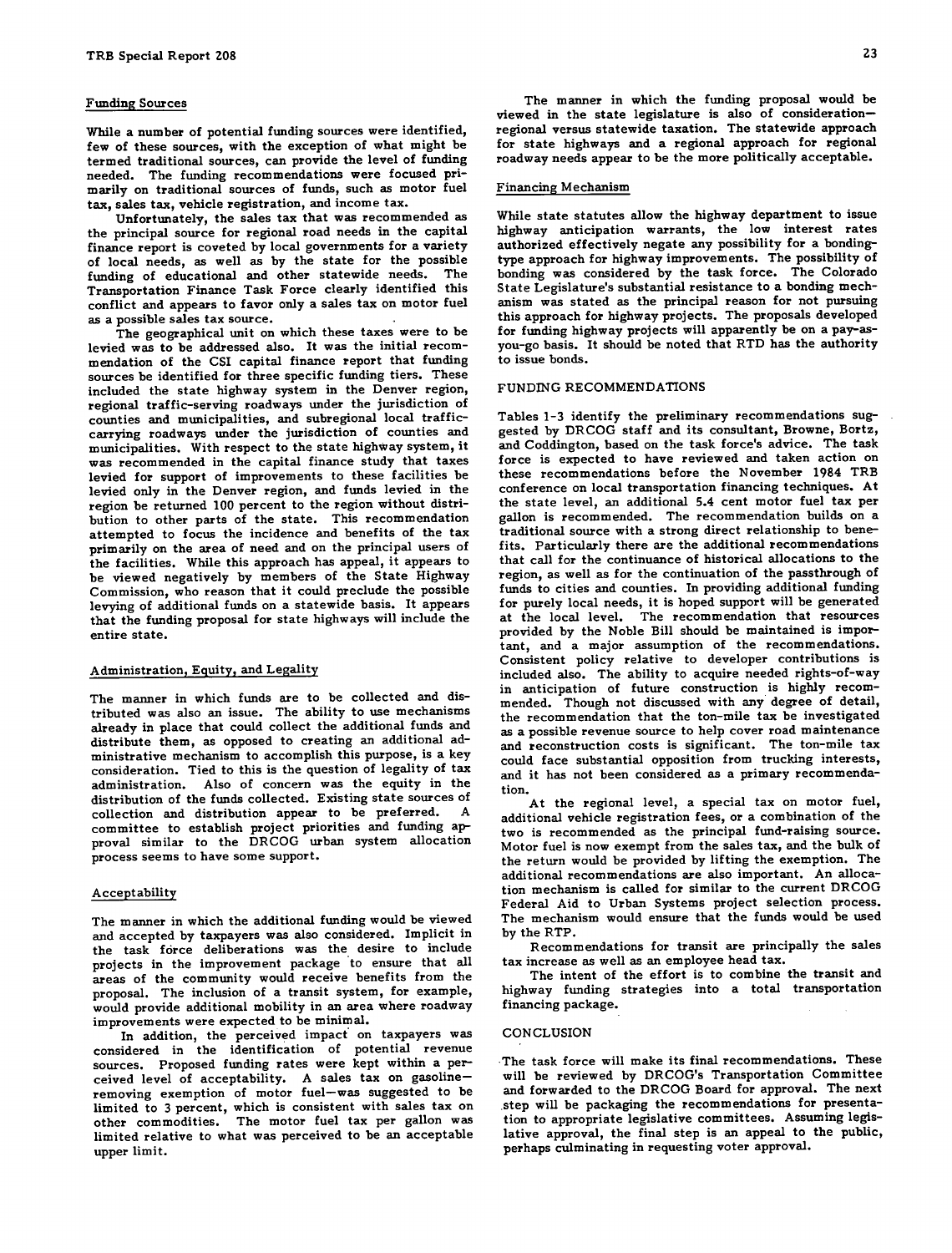$\label{eq:2} \frac{1}{\sqrt{2}}\left(\frac{1}{\sqrt{2}}\right)^{2} \left(\frac{1}{\sqrt{2}}\right)^{2}$ 

 $\hat{\mathcal{A}}$ 

 $\hat{\mathcal{A}}$ 

 $\mathcal{L}^{\pm}$ 

# **TABLE 1 Suggested State Financing Strategies**

|                                    | Total<br><b>Current Rate</b>                                                                                                                                                                                                                                                                                                                                                                                                                                                                                                                                                                     | Additional<br>Rate Required | Comments                                                                                                                                                                          |
|------------------------------------|--------------------------------------------------------------------------------------------------------------------------------------------------------------------------------------------------------------------------------------------------------------------------------------------------------------------------------------------------------------------------------------------------------------------------------------------------------------------------------------------------------------------------------------------------------------------------------------------------|-----------------------------|-----------------------------------------------------------------------------------------------------------------------------------------------------------------------------------|
| <b>Recommended Source</b>          |                                                                                                                                                                                                                                                                                                                                                                                                                                                                                                                                                                                                  |                             |                                                                                                                                                                                   |
| Motor-fuel tax<br>(per gallon)     | 12 cents state<br>9 cents federal                                                                                                                                                                                                                                                                                                                                                                                                                                                                                                                                                                | 5.4 cents                   | Traditional mechanism used for state funding.<br>Strong direct relationship with benefits. Would<br>need to be indexed to reflect inflation.                                      |
| Alternative Sources                |                                                                                                                                                                                                                                                                                                                                                                                                                                                                                                                                                                                                  |                             |                                                                                                                                                                                   |
| Special sales tax<br>on motor fuel | No current                                                                                                                                                                                                                                                                                                                                                                                                                                                                                                                                                                                       | 5.3 percent                 | Better revenue generator than per gallon tax but<br>would require new legislation. Direct relationship<br>with benefits.                                                          |
| Registration fee                   | \$54                                                                                                                                                                                                                                                                                                                                                                                                                                                                                                                                                                                             | \$29                        | Traditional mechanism used for state and local<br>funding. Direct relationship with benefits. Fee<br>would need to be indexed to inflation. Major in-<br>crease in existing rate. |
| Income tax                         | 2.6 percent                                                                                                                                                                                                                                                                                                                                                                                                                                                                                                                                                                                      | 0.3 percent                 | Good state revenue source, but not earmarked for<br>special purposes. Little relationship with benefits.                                                                          |
| <b>Additional Recommendations</b>  |                                                                                                                                                                                                                                                                                                                                                                                                                                                                                                                                                                                                  |                             |                                                                                                                                                                                   |
| Regional HUTF share                | It is recommended that a statewide tax or fee be assessed, with historical allocations main-<br>tained for both the regional project share and also city and county passthroughs for the<br>Denver Metropolitan Area (DMA). With these historic allocation percentages, the rates<br>indicated would generate adequate funding for DMA state project shortfalls and an annual<br>passthrough of \$11 million for DMA cities and counties, approximately 1/3 of the total<br>nonregional shortfall.                                                                                               |                             |                                                                                                                                                                                   |
| Noble Bill funds                   | It is recommended that the resources now provided by the transfer of sales-tax revenue to<br>the HUTF be maintained after fiscal year 1986, either through continuation of the transfer<br>authorization or its replacement by alternative revenue sources.                                                                                                                                                                                                                                                                                                                                      |                             |                                                                                                                                                                                   |
| Anticipation notes                 | It is recommended that the state legislature enable CDH to take advantage of debt fi-<br>nancing, as appropriate, through federal reimbursement anticipation notes. These debt in-<br>struments can be backed by expected flows of federal funds already committed for Inter-<br>state, primary and secondary roads.                                                                                                                                                                                                                                                                             |                             |                                                                                                                                                                                   |
| Developer contributions            | It is recommended that the Colorado Highway Commission and CDH extend the current<br>policy directive on private funding for state highway projects. Specifically, consistent<br>guidelines for determining the appropriate level of developer contributions should be<br>developed and publicized to more equitably assist the funding of those state highway<br>projects where there are identifiable land development benefits.                                                                                                                                                               |                             |                                                                                                                                                                                   |
| Joint development                  | It is recommended that CDH vigorously pursue opportunities for the leasing of air rights or<br>ground rights for land over, adjacent to, or under state highways. This could occur through a<br>review process to assess opportunities associated with planned, but not yet built, major<br>projects.                                                                                                                                                                                                                                                                                            |                             |                                                                                                                                                                                   |
| Right-of-way acquisition           | It is recommended that a process be set up so that CDH, cooperatively with counties and<br>municipalities, can develop a long-range strategy for advance rights-of-way acquisition and<br>reservation in corridors in which future major regional highway facilities are to be located.<br>After this process is set up, private developer contribution of this right-of-way may be re-<br>quired, depending on guidelines that should be established by CDH. The actual advance<br>acquisition or reservation should be done at the local level, utilizing local land use and<br>zoning powers. |                             |                                                                                                                                                                                   |
| Ton-mile tax                       | It is recommended that the ton-mile tax be investigated as a means to help cover road main-<br>tenance and reconstruction costs. Fair-share contributions from truck and railroad assess-<br>ments might be appropriate for ongoing maintenance expenses and grade separation<br>projects.                                                                                                                                                                                                                                                                                                       |                             |                                                                                                                                                                                   |

 $\bar{z}$ 

 $\bar{\omega}$ 

 $\hat{\mathcal{A}}$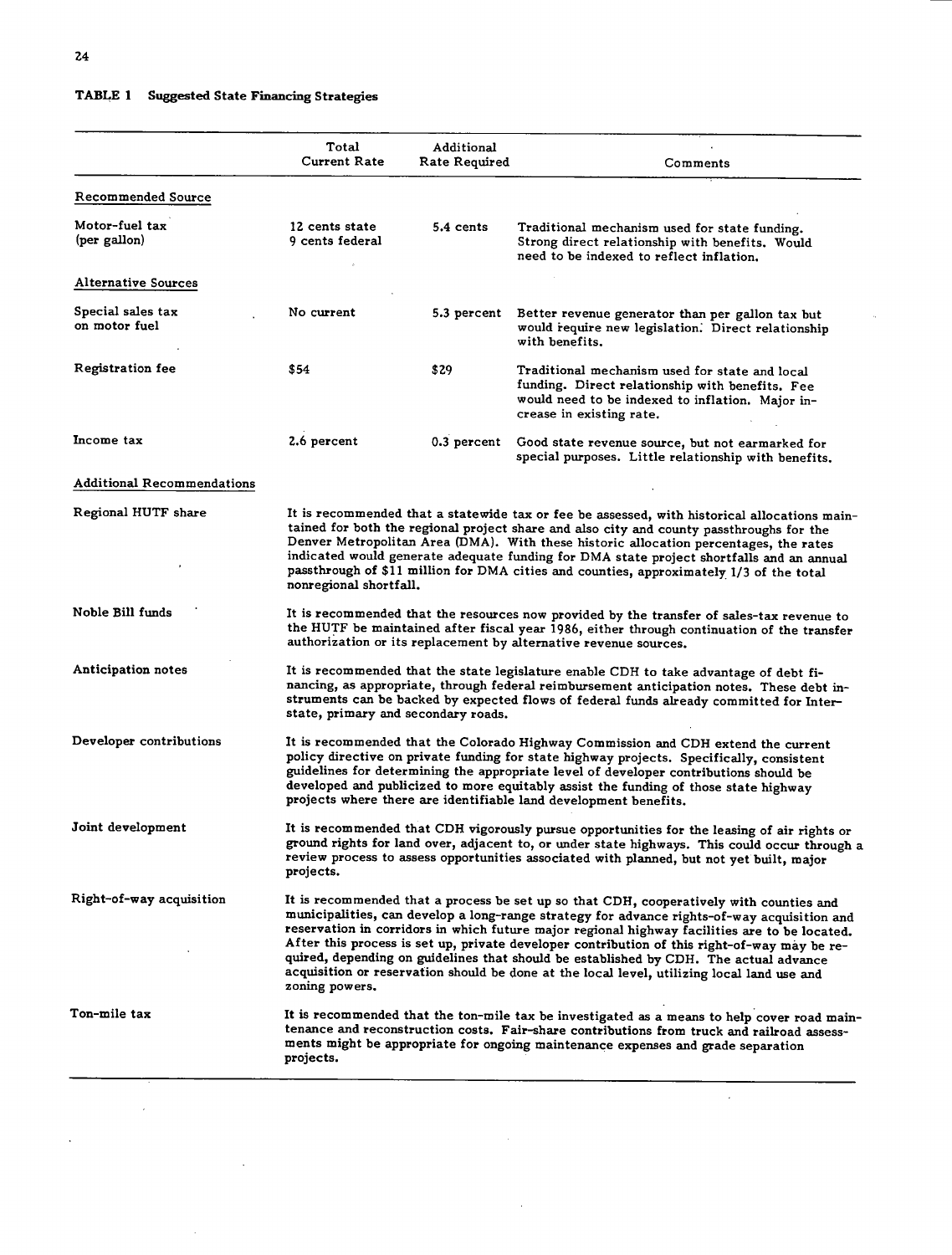# **TABLE 2 Suggested Regional Financing Strategies**

 $\hat{\textbf{z}}$ 

 $\ddot{\phantom{0}}$ 

 $\sim$ 

|                                    | Total<br>Current Rate                                                                                                                                                                                                                                                                                                                                                                                                                                                             | Additional<br>Rate Required | Comments                                                                                                                                                                                                                                   |
|------------------------------------|-----------------------------------------------------------------------------------------------------------------------------------------------------------------------------------------------------------------------------------------------------------------------------------------------------------------------------------------------------------------------------------------------------------------------------------------------------------------------------------|-----------------------------|--------------------------------------------------------------------------------------------------------------------------------------------------------------------------------------------------------------------------------------------|
| Recommended Source                 |                                                                                                                                                                                                                                                                                                                                                                                                                                                                                   |                             |                                                                                                                                                                                                                                            |
| Special sales tax<br>on motor fuel | No current                                                                                                                                                                                                                                                                                                                                                                                                                                                                        | 3.0 percent                 | Good revenue source that keeps pace with in-<br>flation. Strong direct relationship with benefits.<br>Would require special legislation. More easily<br>administered on regional basis than per gallon tax.                                |
| Vehicle registration               | \$54                                                                                                                                                                                                                                                                                                                                                                                                                                                                              | \$7 annually                | Good revenue source. Value-based tax would keep<br>pace with inflation and be more progressive. Direct<br>relationship with benefits. Common local source<br>collected by counties, but regional tax would<br>require special legislation. |
| <b>Alternative Sources</b>         |                                                                                                                                                                                                                                                                                                                                                                                                                                                                                   |                             |                                                                                                                                                                                                                                            |
| General sales tax                  | 6.6 percent                                                                                                                                                                                                                                                                                                                                                                                                                                                                       | 0.3 percent                 | Good revenue source, but increasingly competitive<br>use by other governmental agencies. Yield rises with<br>inflation. Indirect relationship with benefits. Would<br>require special legislation.                                         |
| Motor fuel tax<br>(per gallon)     | 12 cents state<br>9 cents federal                                                                                                                                                                                                                                                                                                                                                                                                                                                 | 4.4 cents                   | Traditional source for state highway funding. Ad-<br>ministration difficulties because current tax col-<br>lected from distributors. Would require special<br>legislation. Would need to be indexed to reflect<br>inflation.               |
| Income tax                         | 2.6 percent                                                                                                                                                                                                                                                                                                                                                                                                                                                                       | 0.2 percent                 | Traditional revenue source for state general fund.<br>Major constitutional and legal barriers for local use.<br>Yield rises with inflation, but little relationship with<br>benefits.                                                      |
| <b>Additonal Recommendations</b>   |                                                                                                                                                                                                                                                                                                                                                                                                                                                                                   |                             |                                                                                                                                                                                                                                            |
| Allocation mechanism               | It is recommended that revenue from the regional tax for roads be distributed for funding<br>designated projects on the Regional Transportation Plan according to a committee process<br>modeled after the current regional Federal Aid Urban Systems funding committee, with<br>representation from each local government jurisdiction in the region.                                                                                                                            |                             |                                                                                                                                                                                                                                            |
| Regional fund pool                 | It is recommended that the possible formation of a regional transportation infrastructure<br>pool be explored. Tax revenue for regional roads could be initially channeled through such a<br>pool to facilitate allocation decisions. A revenue pool might also help reduce debt costs for<br>some city and county governments. In any case, it could provide a central mechanism for<br>distributing the recommended regional tax revenues for financing regional road projects. |                             |                                                                                                                                                                                                                                            |

 $\bar{z}$ 

 $\mathbb{R}^{n \times n}$ 

 $\cdot$ 

 $\begin{array}{c} \mathbb{Z}^2\\ \mathbb{Z}\\ \mathbb{Z}\\ \mathbb{Z}^2\\ \mathbb{Z}^2\end{array}$  $\gamma$ 

 $\overline{a}$ 

 $\mathcal{L}(\mathcal{H})=\mathcal{L}(\mathcal{H})$